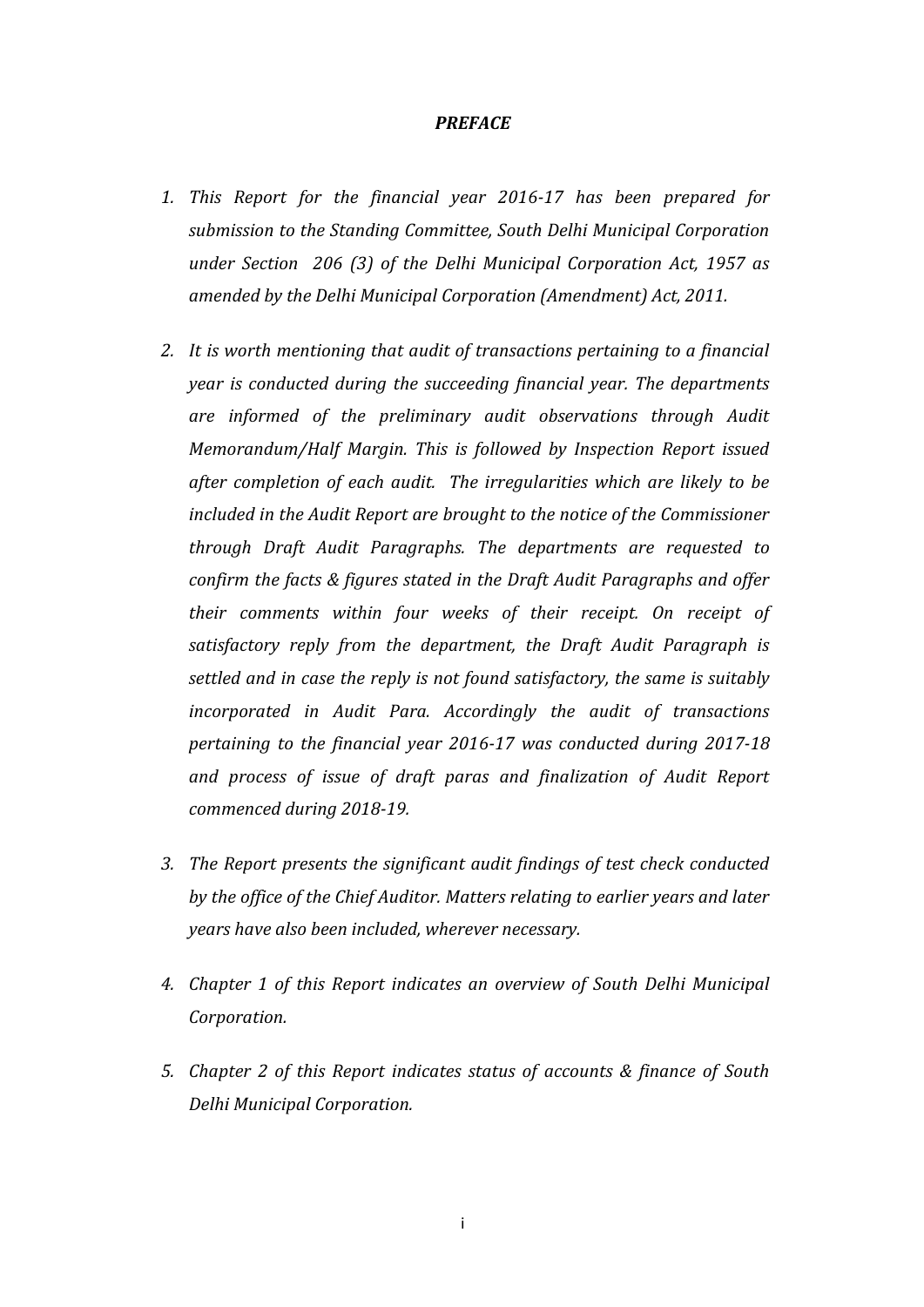- *6. Chapters 3 to 14 of this Report contain introduction of each chapter and audit observations on matters arising from the audit of the financial transactions relating to Accounts , Property tax, Advertisement, Licencing, Engineering, Building, DEMS, Land & Estate and Health & Medical.*
- *7. The total money value of this Report containing 39 audit paragraphs is Rs.1678.45 Crore. Major cases include "Non-reconciliation of funds released by pension cell for disbursement to pensioners of MCD/SDMC (Rs.366.16 Crore)", "Outstanding arrears of property tax (Rs.1177.47 Crore)", "Short recovery/deposit of property tax due to wrong application of rates (Rs.4.50 Crore)", "Short deposit of vacant land tax and property tax due to wrong application of rates of tax (Rs.3.37 Crore)", "Outstanding dues of Licence fee (Rs.4.83 Crore)", "Undue favour to the advertiser leading to non recovery of licence fee (Rs.4.47 Crore)", Cost overrun due to delay in completion of project "Construction of 100 bedded Purnima Sethi Multispecialty hospital at Kalkaji (Rs32.08 Crore)", Wasteful expenditure on covering of nallah from Pushp Vihar to Ring Road behind police station, Defence Colony (Rs.26.90 Crore)", "Diversion of fund (Rs.1.75 Crore)", "Nonrecovery of permission fee in respect of temporary structure for Cellular Mobile Phone Services (Rs.10.13 Crore)" and "Non-recovery of outstanding dues of Licence fee from the commercial units (Rs.10.63 Crore.).*
- *8. The Annual Audit Report for the year 2016-17 has been prepared on the basis of records/ information furnished and made available by the auditee units. The office of the Chief Auditor disclaims any responsibility for any mis-information or non-information on the part of the departments.*

*(VINITA MISHRA) Chief Auditor South Delhi Municipal Corporation*

*Dated:*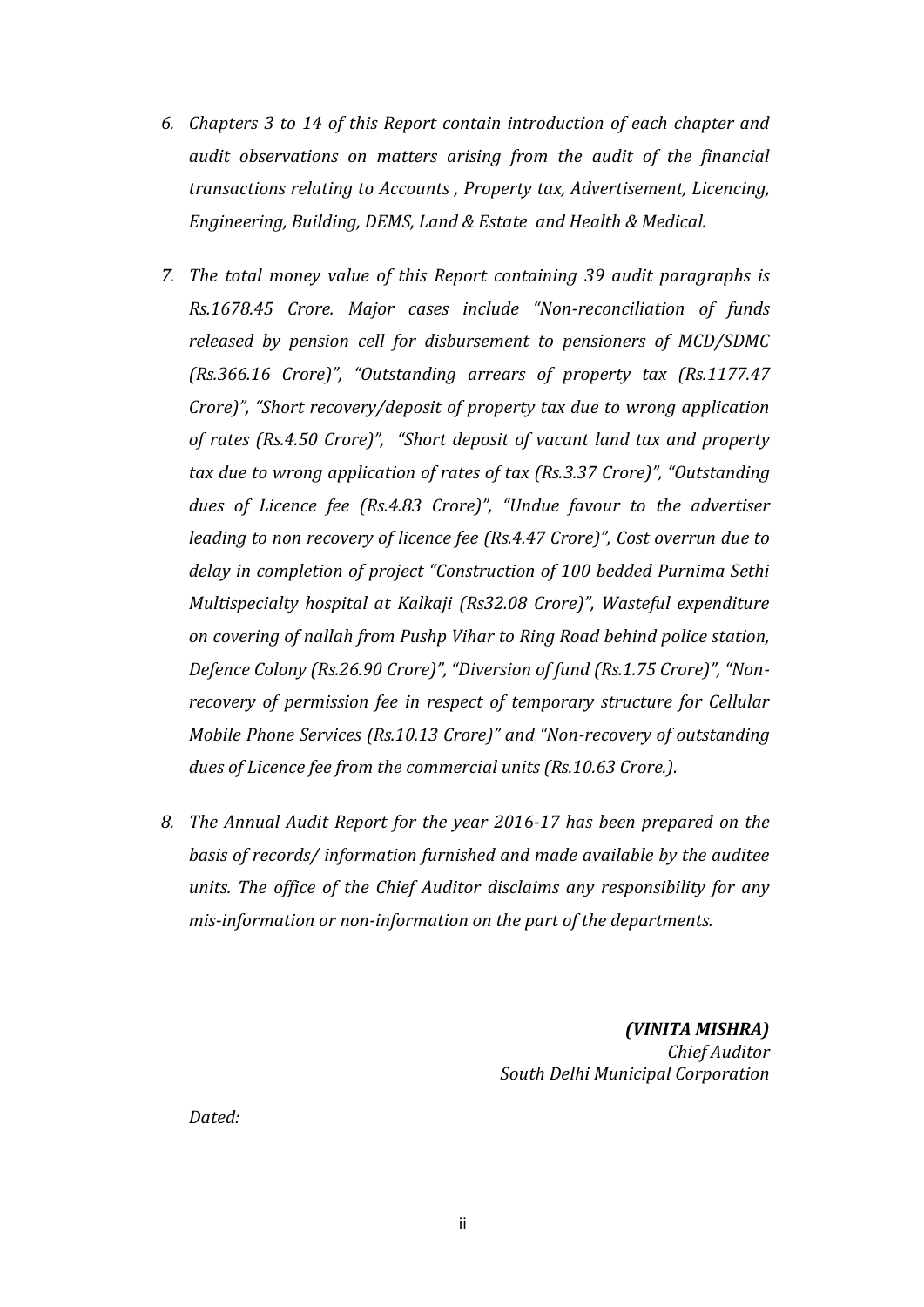# **CONTENTS**

|                                     |                                                                                                          | <b>Financial</b><br>implications | Page<br>No.  |
|-------------------------------------|----------------------------------------------------------------------------------------------------------|----------------------------------|--------------|
| <b>OVERVIEW</b><br><b>CHAPTER-1</b> |                                                                                                          |                                  | viii-x       |
| 1.1                                 | An overview of South Delhi<br><b>Municipal Corporation</b>                                               |                                  | $\mathbf{1}$ |
| 1.6(D)                              | Outstanding Audit Reports,<br>Inspection Reports and Audit<br>Objections.                                |                                  | 13           |
| 1.7                                 | Recoveries at the instance of<br>Audit                                                                   | 4.85 Cr.                         | 15           |
| <b>CHAPTER-2</b>                    | <b>ACCOUNTS &amp; FINANCE</b>                                                                            |                                  | 17           |
| 2.7                                 | Non-reconciliation of funds<br>released by pension cell for<br>disbursement to pensioners<br>of MCD/SDMC | 366.16 Cr.                       | 28           |
| <b>CHAPTER-3</b>                    | <b>PROPERTY TAX</b>                                                                                      |                                  |              |
| 3.1.1                               | Introduction                                                                                             |                                  | 30           |
| 3.2                                 | Outstanding<br>$\sigma$ f<br>arrears<br>property tax                                                     | 1177.47 Cr.                      | 37           |
| 3.3                                 | Short-recovery/deposit<br><sub>of</sub><br>property tax due to wrong<br>application of rates.            | 4.50 Cr.                         | 39           |
| 3.4                                 | Short deposit of vacant land<br>tay and property tay due to                                              | 3.37 Cr.                         | 41           |

| J.I | SHOLL GEDOSIL OI VALAIIL IAIIU<br>tax and property tax due to<br>wrong application of rates | 5.57 U.I   | 4 L |
|-----|---------------------------------------------------------------------------------------------|------------|-----|
| 3.5 | Non-recovery of dues against<br>dishonoured cheques                                         | 2.83 Cr.   | 43  |
| 3.6 | Non-deposit/Non-recovery of<br>property tax                                                 | 1.37 Cr.   | 45  |
| 3.7 | Short deposit of property tax<br>due to wrong application of<br>rates                       | $1.06$ Cr. | 47  |
| 3.8 | Short-deposit of property tax<br>due to wrong application of<br>Unit Area Value             | 81.57 lakh | 49  |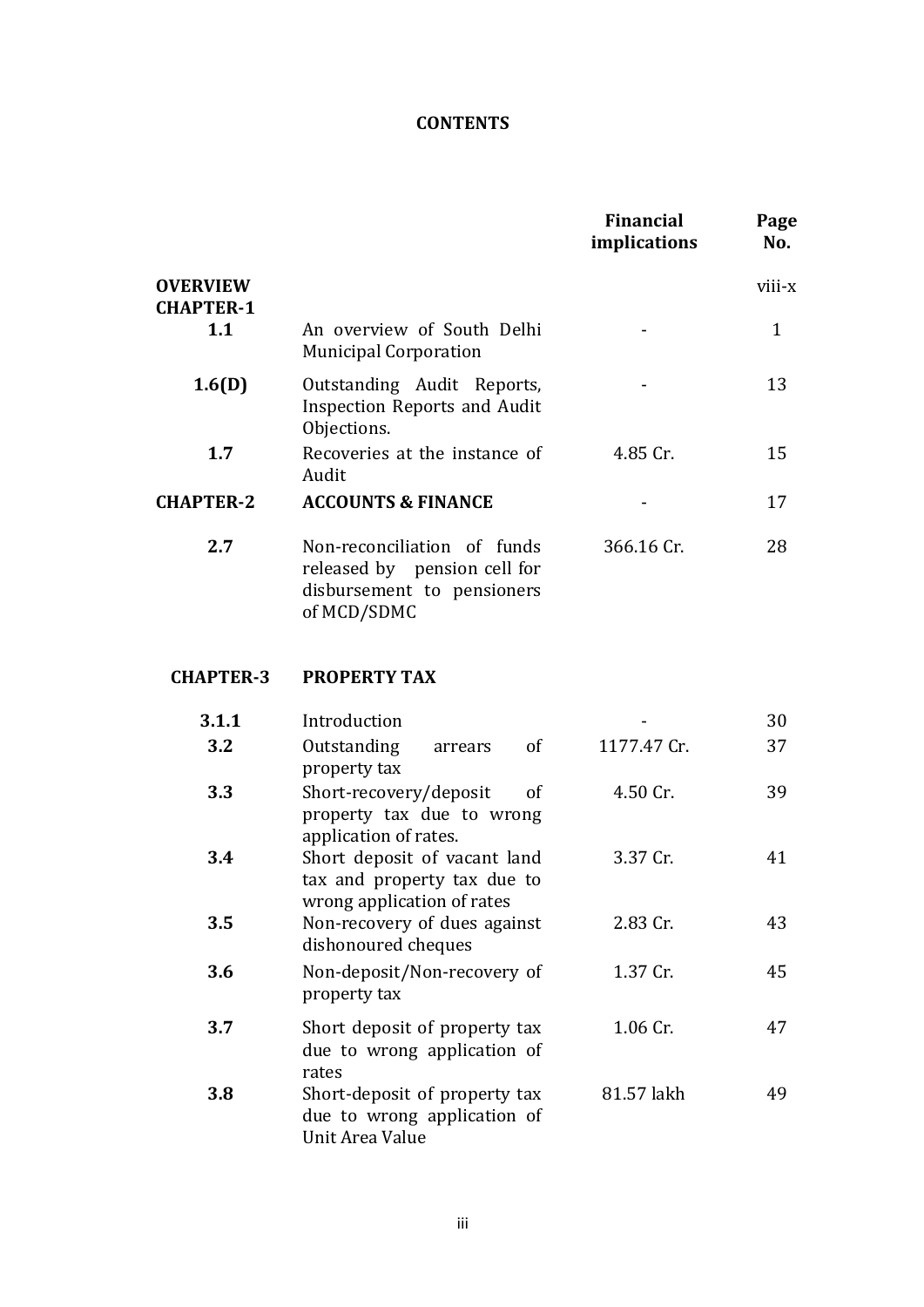| 3.9              | Short deposit of property tax<br>due to wrong application of<br>rate of property tax & factor<br>and less covered area                             | 53.55 lakh | 52 |
|------------------|----------------------------------------------------------------------------------------------------------------------------------------------------|------------|----|
| 3.10             | Non-deposit of vacant land<br>tax                                                                                                                  | 16.20 lakh | 54 |
| 3.11             | Short deposit of property tax<br>due to wrong application of                                                                                       | 13.10 lakh | 56 |
| 3.12             | use factor and rate of tax<br>Short deposit of property tax<br>and vacant land tax                                                                 | 6.99 lakh  | 57 |
| <b>CHAPTER-4</b> | <b>ADVERTISEMENT</b>                                                                                                                               |            |    |
| 4.1.1            | Introduction                                                                                                                                       |            | 59 |
| 4.2              | Non-recovery Outstanding<br>Monthly Licence Fee                                                                                                    | 4.83 Cr.   | 62 |
| 4.3              | Undue favour<br>the<br>to<br>advertiser leading to<br>non-                                                                                         | 4.47 Cr.   | 64 |
| 4.4              | recovery of licence fee<br>Short recovery of quarterly<br>concession fee from DTTDC<br>Ltd.                                                        | 1.04 Cr.   | 67 |
| <b>CHAPTER-5</b> | <b>LICENSING</b>                                                                                                                                   |            |    |
| 5.1.1            | Introduction                                                                                                                                       |            | 69 |
| 5.2              | Outstanding<br>of<br>arrears<br>Tehbazari fee                                                                                                      | 3.48 Cr.   | 73 |
| <b>CHAPTER-6</b> | <b>ENGINEERING</b>                                                                                                                                 |            |    |
| 6.1.1            | Introduction                                                                                                                                       |            | 74 |
| 6.2              | Cost overrun due to delay in<br>completion<br>of<br>project<br>"Construction of 100 bedded<br>Purnima Sethi Multispecialty<br>Hospital at Kalkaji" | 32.08 Cr.  | 80 |
| 6.3              | Wasteful expenditure<br>on<br>covering<br>of Nallah<br>from<br>Pushp Vihar to Ring Road<br>behind<br>Police<br>Station,<br>Defence Colony          | 26.90 Cr.  | 83 |
| 6.4              | Cost overrun due to delay in<br>completion<br>of<br>Project<br>"Construction<br>of<br>Multilevel<br>underground car parking at                     | 14.27 Cr.  | 86 |

iv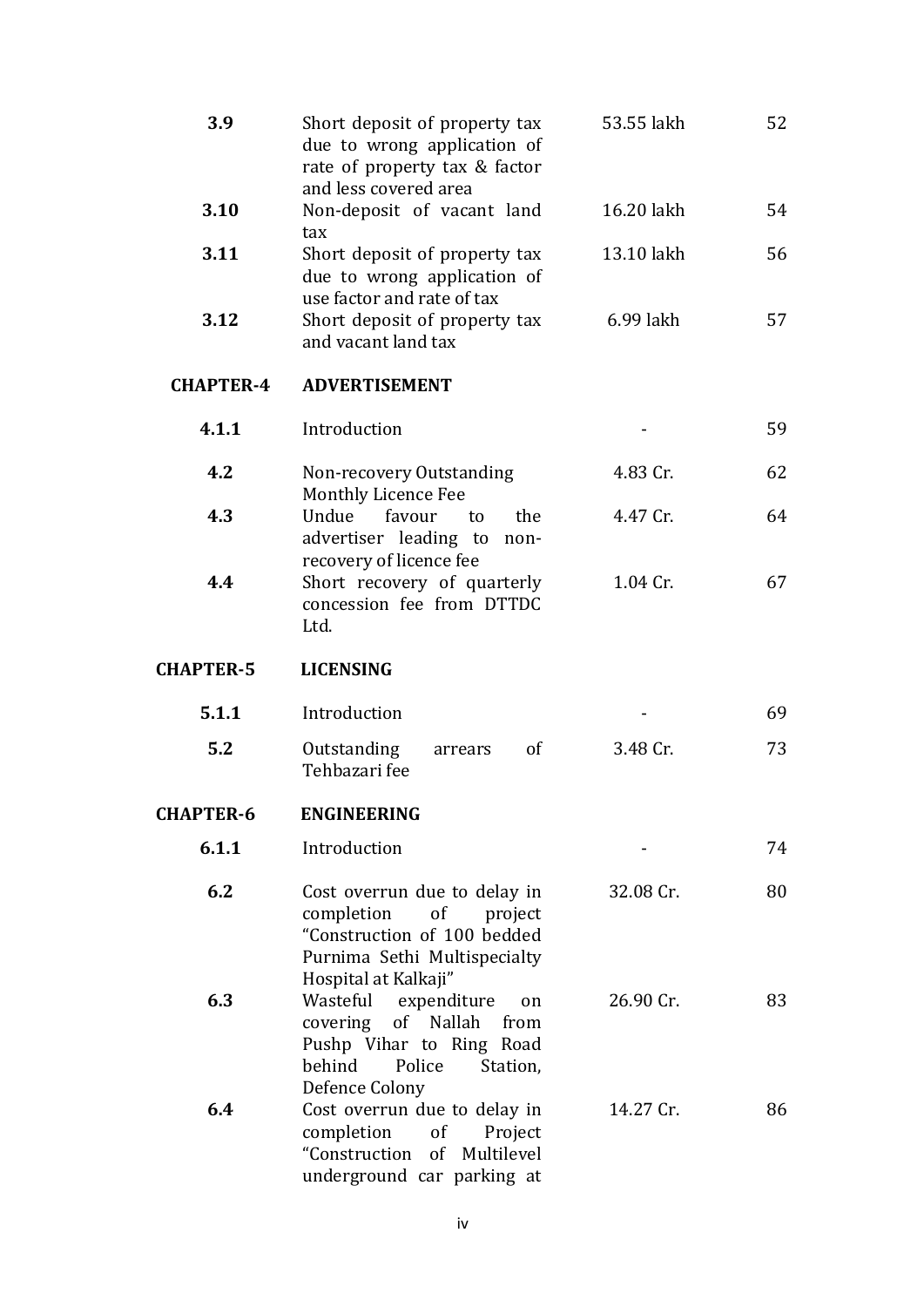| 6.5              | Friends<br>Colony,<br>New<br>Jangpura & Kalkaji<br>Payment of Ready<br>Mix<br>Concrete without pre-printed<br>delivery challans/tickets | 1.92 Cr.   | 89  |
|------------------|-----------------------------------------------------------------------------------------------------------------------------------------|------------|-----|
| 6.6              | Diversion of fund                                                                                                                       | 1.75 Cr.   | 91  |
| 6.7              | Doubtful execution of work                                                                                                              | 41.46 lakh | 93  |
| 6.8              | Excess payment due to non-<br>deduction<br>on<br>account of<br>decrease in price of bitumen<br>under clause 10 CA                       | 26.74 lakh | 96  |
| 6.9              | Doubtful/irregular execution<br>of works                                                                                                | 20.69 lakh | 98  |
| 6.10             | Doubtful execution of work                                                                                                              | 13.51 lakh | 100 |
| 6.11             | Non-recovery on account of<br>use of TMT re-inforcement<br>procured<br>from<br>bars<br>secondary producers                              | 13.10 lakh | 102 |
| 6.12             | Doubtful execution of work                                                                                                              | 4.98 lakh  | 104 |
| <b>CHAPTER-7</b> | <b>BUILDING</b>                                                                                                                         |            |     |
|                  |                                                                                                                                         |            |     |
| 7.1.1            | Introduction                                                                                                                            |            | 106 |
| 7.2              | Undue benefit to property<br>owners/builders due to no<br>action of demolition/sealing<br>unauthorised<br>on<br>constructions           |            | 111 |
| 7.3              | Non-recovery of permission<br>fee in respect of Temporary<br>Structure for Cellular Mobile<br><b>Phone Services</b>                     | 10.13 Cr.  | 113 |
| 7.4              | Loss of revenue<br>due<br>to<br>non/short deposit of one time<br>car parking charges                                                    | 1.45 Cr.   | 114 |
| 7.5              | demolition<br>Outstanding<br>charges                                                                                                    | 1.01 Cr.   | 116 |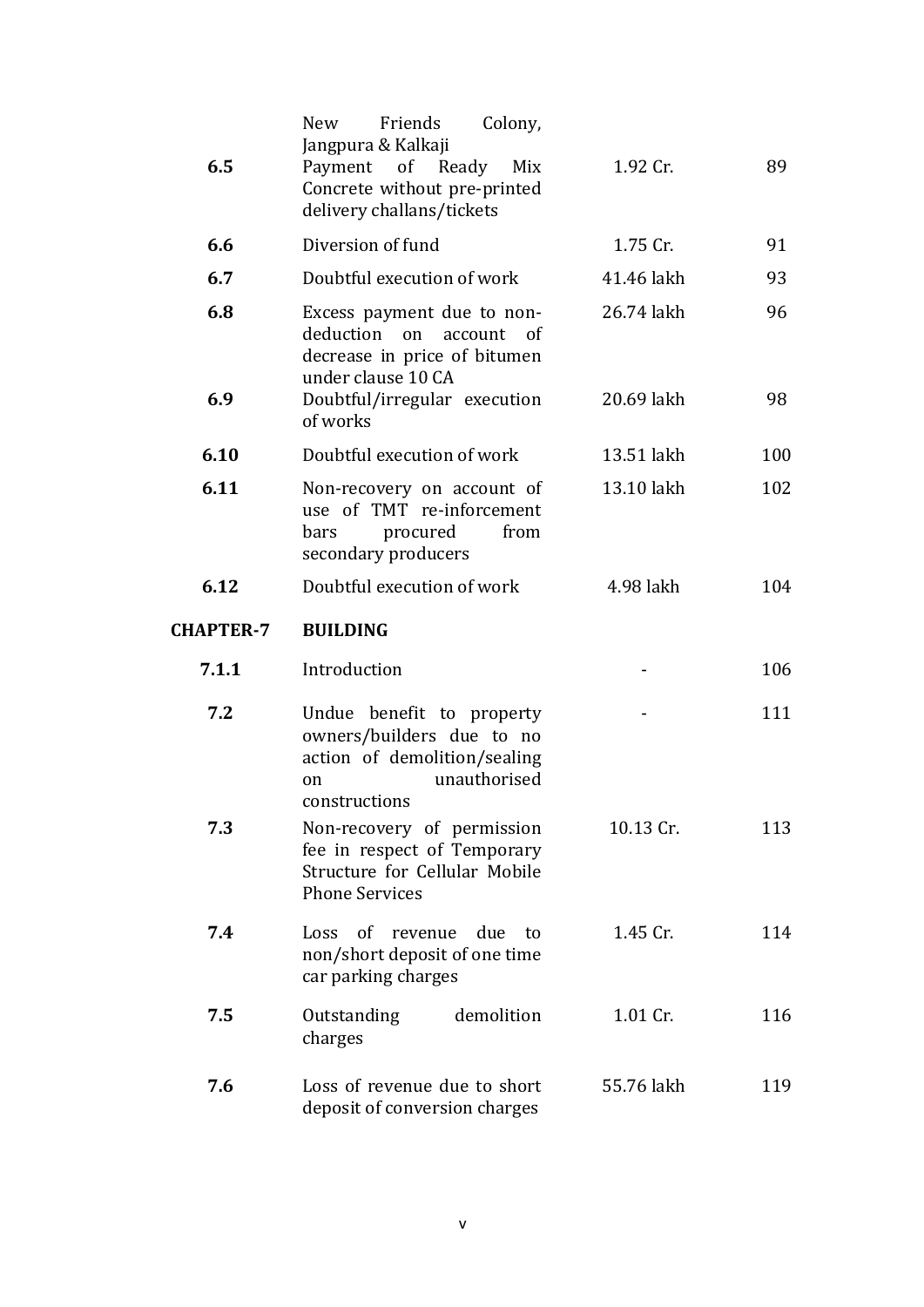| 7.7               | Loss of revenue due to non-<br>deposit of one<br>time<br>car<br>parking charges                                                                               | 46.35 lakh | 121 |
|-------------------|---------------------------------------------------------------------------------------------------------------------------------------------------------------|------------|-----|
| <b>CHAPTER-8</b>  | <b>DEPARTMENT OF</b><br><b>ENVIRONMENT</b><br><b>MANAGEMENT SERVICES</b>                                                                                      |            |     |
| 8.1.1             | Introduction                                                                                                                                                  |            | 123 |
| 8.2               | Non-reimbursement of pay &<br>of<br>allowances<br>Swachhta<br>Karamcharies working in JJ<br>clusters from the Delhi Urban<br><b>Shelter Improvement Board</b> | 3.19 Cr.   | 129 |
| 8.3               | Outstanding dues of dumping<br>charges                                                                                                                        | 37.30 lakh | 131 |
| 8.4               | Avoidable expenditure due to<br>non challenging of the award<br>in the High Court in time                                                                     | 13.32 lakh | 132 |
| 8.5               | Ready<br>Payment of<br>Mix<br>Concrete without pre-printed<br>delivery tickets/challans                                                                       | 10.37 lakh | 135 |
| <b>CHAPTER-9</b>  | <b>LAND &amp; ESTATE</b>                                                                                                                                      |            |     |
| 9.1.1             | Introduction                                                                                                                                                  |            | 137 |
| 9.2               | Non-recovery of outstanding<br>dues of licence fee from the<br>commercial units                                                                               | 10.63 Cr.  | 142 |
| <b>CHAPTER-10</b> | <b>HEALTH &amp; MEDICAL</b>                                                                                                                                   |            |     |
| 10.1.1            | Introduction                                                                                                                                                  |            | 144 |
| 10.2              | establishment,<br>Eating<br>boarding/lodging<br>establishment<br>running<br>without licence                                                                   |            | 151 |
| <b>CHAPTER-11</b> | <b>EDUCATION</b>                                                                                                                                              |            |     |
| 11.1.1            | Introduction                                                                                                                                                  |            | 152 |
| <b>CHAPTER-12</b> | <b>PROJECT</b><br><b>REMUNERATIVE</b><br><b>CELL</b>                                                                                                          |            |     |
| 12.1.1            | Introduction                                                                                                                                                  |            | 157 |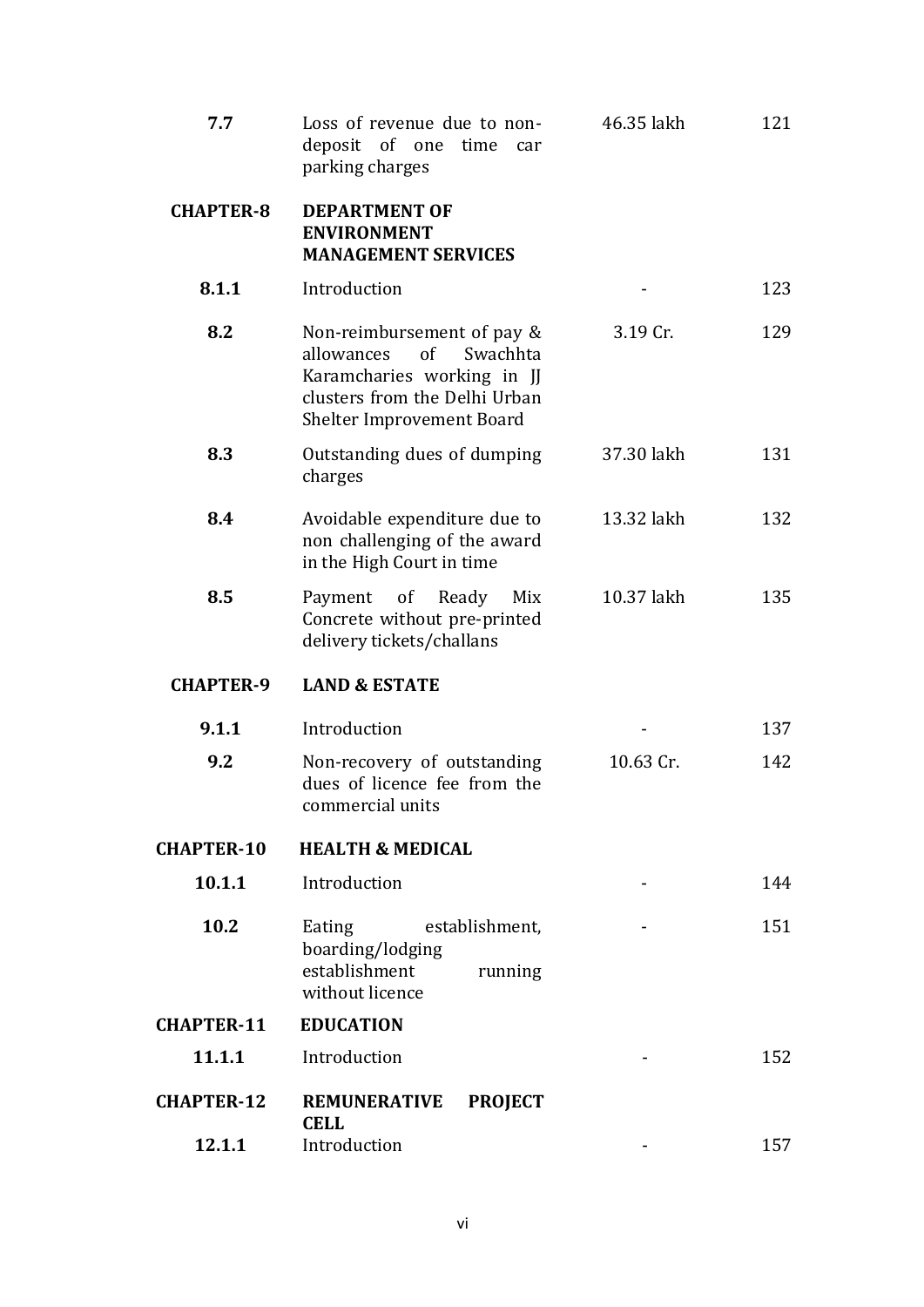# **CHAPTER-13 COMMUNITY SERVICES**

| 13.1.1 | Introduction                   | $\blacksquare$ | 160 |
|--------|--------------------------------|----------------|-----|
|        | <b>CHAPTER-14 HORTICULTURE</b> |                |     |
| 14.1.1 | Introduction                   | $\blacksquare$ | 165 |

# **ANNEXURES**

| <b>ANNEXURE A</b> | 170 |
|-------------------|-----|
| <b>ANNEXURE B</b> | 172 |
| <b>ANNEXURE C</b> | 175 |
| <b>ANNEXURE D</b> | 181 |
| <b>ANNEXURE E</b> | 182 |
| <b>ANNEXURE F</b> | 186 |
| <b>ANNEXURE G</b> | 187 |
| <b>ANNEXURE H</b> | 189 |
| <b>ANNEXURE I</b> | 191 |
| <b>ANNEXURE J</b> | 192 |
| <b>ANNEXURE K</b> | 194 |
| <b>ANNEXURE L</b> | 196 |
| <b>ANNEXURE M</b> | 197 |
| <b>ANNEXURE N</b> | 201 |
| <b>ANNEXURE O</b> | 202 |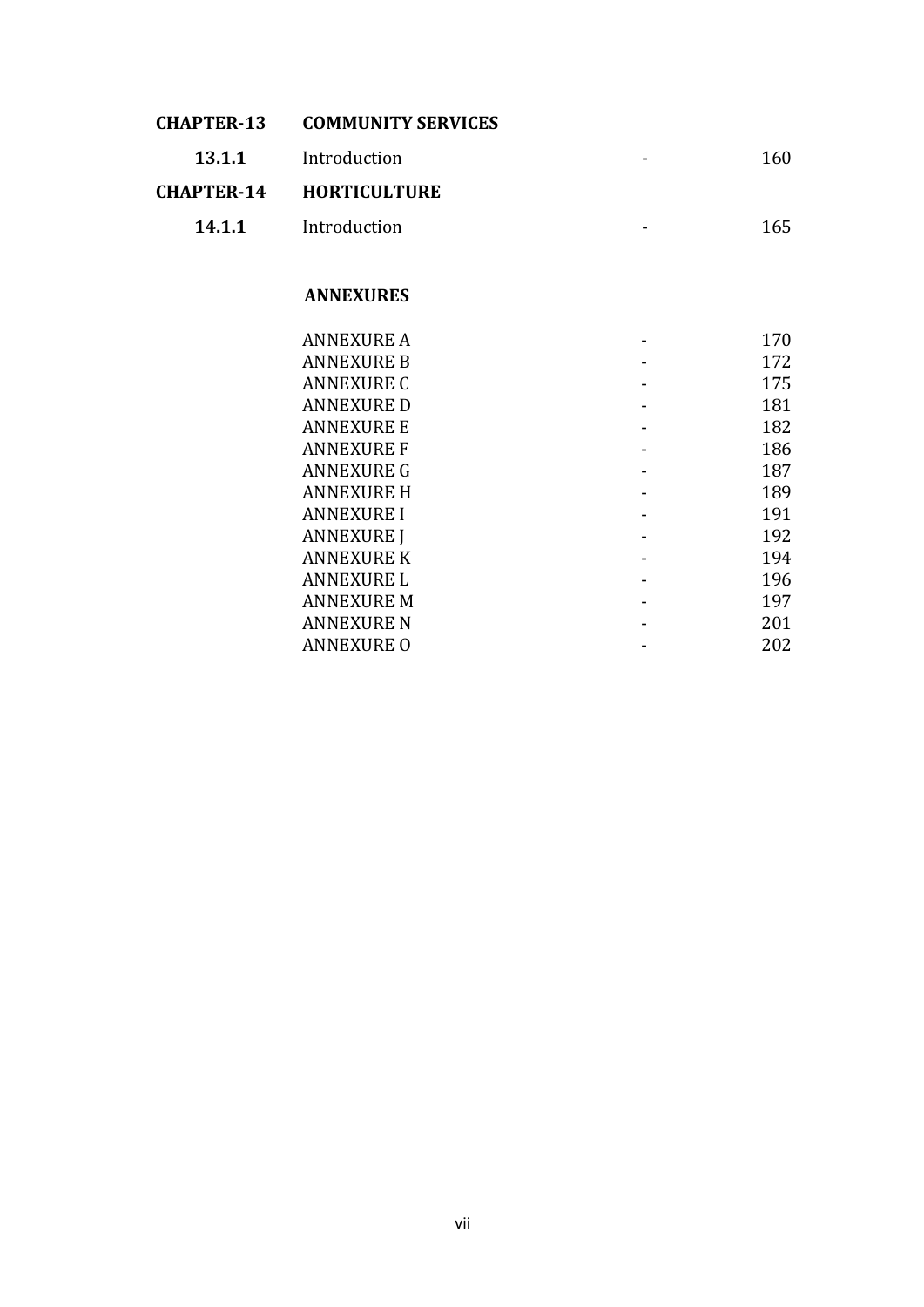#### **OVERVIEW**

# **1. Non-reconciliation of funds released by pension cell for disbursement to pensioners of MCD/SDMC - Rs. 366.16 Crore.**

No reconciliation of funds released during 2013-14 to 2016-17 by Pension Cell to Punjab National Bank & UCO Bank for disbursement to pensioners was done.

(Para 2.7)

# **2. Outstanding arrears of property tax – Rs.1177.47 Crore.**

The Assessment & Collection department of four zones of South Delhi Municipal Corporation is yet to recover dues amounting to Rs. 1177.47 crore towards property tax.

(Para 3.2)

#### **3. Short recovery/deposit of property tax due to wrong application of rates – Rs.4.50 Crore.**

Property tax amounting to Rs.4.50 crore was short deposited due to wrong application of rates.

(Para 3.3)

# **4. Short deposit of vacant land tax and property tax due to wrong application of rates – Rs.3.37 Crore.**

Vacant land tax and property tax amounting to Rs.3.37 crore was short deposited due to wrong application of rates.

(Para 3.4)

### **5. Non-recovery of outstanding Monthly Licence Fee – Rs.4.83 Crore.**

The advertisement department South DMC is yet to recover monthly licence fee amounting to Rs.4.83 crore from the advertiser.

(Para 4.2)

### **6. Undue favour to the advertiser leading to non-recovery of licence fee – Rs.4.47 Crore.**

Inaction on the part of the advertisement department and extending undue favour to the advertiser resulted in non-recovery of licence fee amounting to Rs.4.47 crore.

(Para 4.3)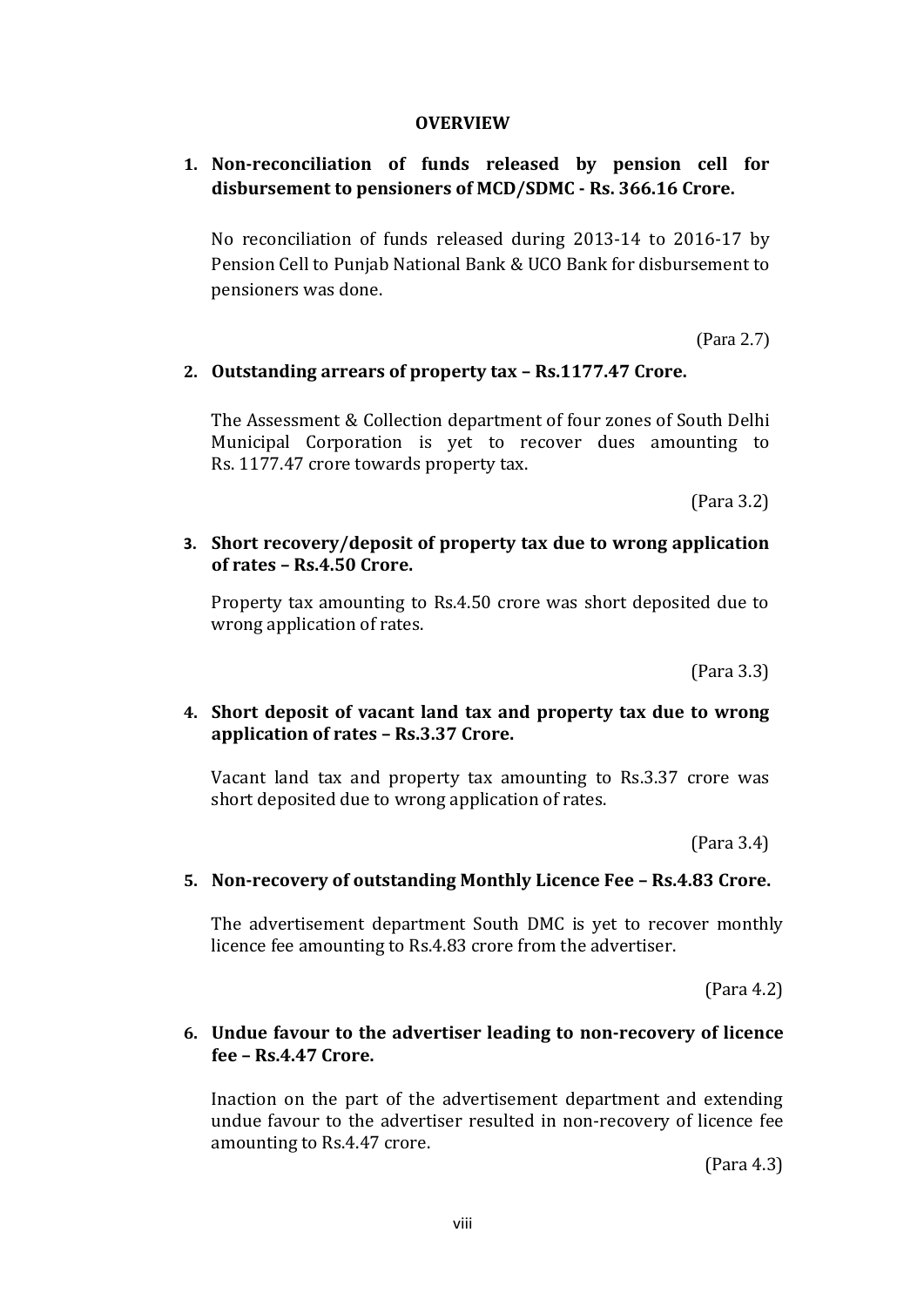### **7. Cost overrun due to delay in completion of project "Construction of 100 bedded Purnima Sethi Multispecialty Hospital at Kalkaji"- Rs.32.08 Crore.**

Delay in completion of project "Construction of 100 bedded Purnima Sethi Multispecialty Hospital at Kalkaji" not only resulted in cost overrun (Rs.32.08 crore) & time overrun (more than 10 years) but also deprived the people from getting health services from this hospital.

(Para 6.2)

#### **8. Wasteful expenditure on covering of Nallah from Pushp Vihar to Ring Road behind Police Station, Defence Colony – Rs.26.90 Crore.**

The entire expenditure of Rs.26.90 crore incurred on the project of covering of Nallah from Pushp Vihar to Defence Colony became wasteful as the purpose of covering of Nallah, providing parking/road cum parking was defeated.

(Para 6.3)

### **9. Cost overrun due to delay in completion of project "Construction of Multilevel underground car parking at New Friends Colony, Jungpura & Kalkaji" – Rs.14.27 Crore.**

Delay in completion of project "Construction of Multilevel underground car parking at New Friends Colony, Jungpura and Kalkaji" not only resulted in cost overrun (Rs.14.27 crore) & time overrun (more than 07 years) but also deprived the people from the getting parking facility.

(Para 6.4)

### **10. Diversion of fund - Rs.1.75 Crore.**

The payment of CUG mobile services, HSD cards amounting to R.1.75 crore out of plan fund was irregular and against the provision of GFR.

(Para 6.6)

#### **11. Non-recovery of permission fee in respect of Temporary Structure for Cellular Mobile Phone Services – Rs.10.13 Crore.**

In 1013 cases out of 1672 cases neither permission to erect temporary structure for Cellular Phone Services was granted to Cell Phone Companies nor action to seal the unauthorized erection of temporary structure taken.

(Para 7.3)